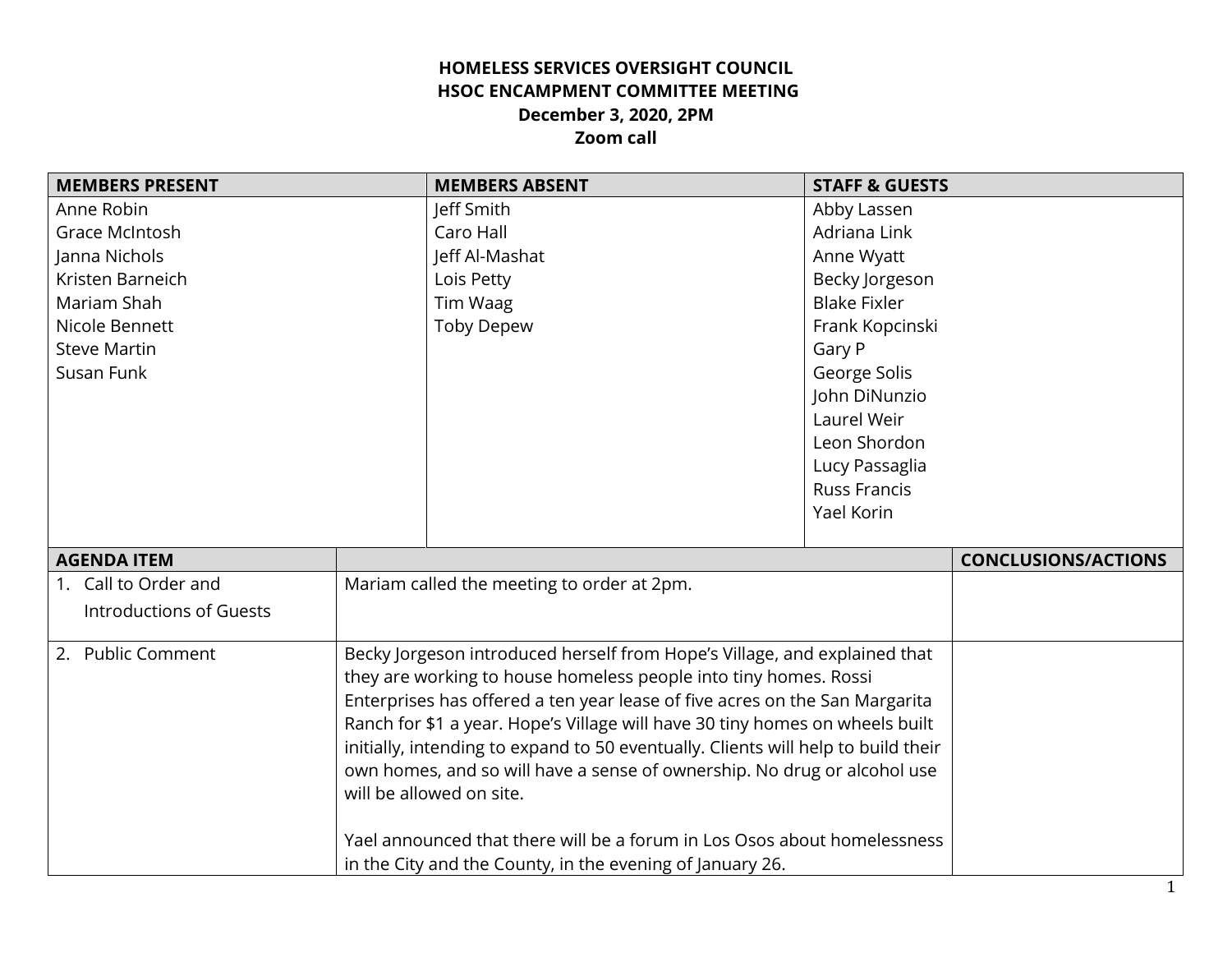|                                                                 | John DiNunzio shared that the SLOCOG (San Luis Obispo Council of<br>Governments) Board has dedicated \$84k from its budget to safe parking<br>programs.                                                                                                                                                                                                                                                                                                                                                                                                                                                                                                                           |                                                                                                                                                                     |
|-----------------------------------------------------------------|-----------------------------------------------------------------------------------------------------------------------------------------------------------------------------------------------------------------------------------------------------------------------------------------------------------------------------------------------------------------------------------------------------------------------------------------------------------------------------------------------------------------------------------------------------------------------------------------------------------------------------------------------------------------------------------|---------------------------------------------------------------------------------------------------------------------------------------------------------------------|
| 3. Consent: Approval of Minutes                                 |                                                                                                                                                                                                                                                                                                                                                                                                                                                                                                                                                                                                                                                                                   | Janna made a motion to<br>approve the minutes,<br>seconded by Anne Robin.<br>The minutes were<br>approved with all in favor,<br>none against and no<br>abstentions. |
| 4. Action/Information/Discussion                                |                                                                                                                                                                                                                                                                                                                                                                                                                                                                                                                                                                                                                                                                                   |                                                                                                                                                                     |
| 4.1 Discussion Item: Working<br><b>Group Reports</b>            | Nicole reported that the Alternatives to Encampment Working Group is still<br>reviewing its recommendations. They will have one more meeting in<br>December to do a final review of recommendations before submitting<br>these to the full Encampment Committee for feedback. Following this, the<br>recommendations will go to the full HSOC meeting in January.<br>Kristen reported that the Public Outreach Working Group is still looking<br>into how to incorporate public outreach into what the County is doing on<br>social media.                                                                                                                                        |                                                                                                                                                                     |
| 4.2 Discussion Item: 2021<br>Unsheltered Point in Time<br>Count | George provided an update on the 2021 PIT (Point in Time) Count. HUD<br>(Department of Housing & Urban Development) requires CoCs<br>(Continuums of Care) to conduct a full sheltered and unsheltered count of<br>homeless people every two years. The next full count for SLO County is<br>due in January 2021. HUD recognizes that the 2021 count will not be the<br>same as previous years due to COVID, and so are making exceptions for<br>CoCs to do e.g. an observation based count or a short survey rather than<br>the full unsheltered count. There is also an option to request an exception<br>from doing the count at all, although this would require the CoC to do |                                                                                                                                                                     |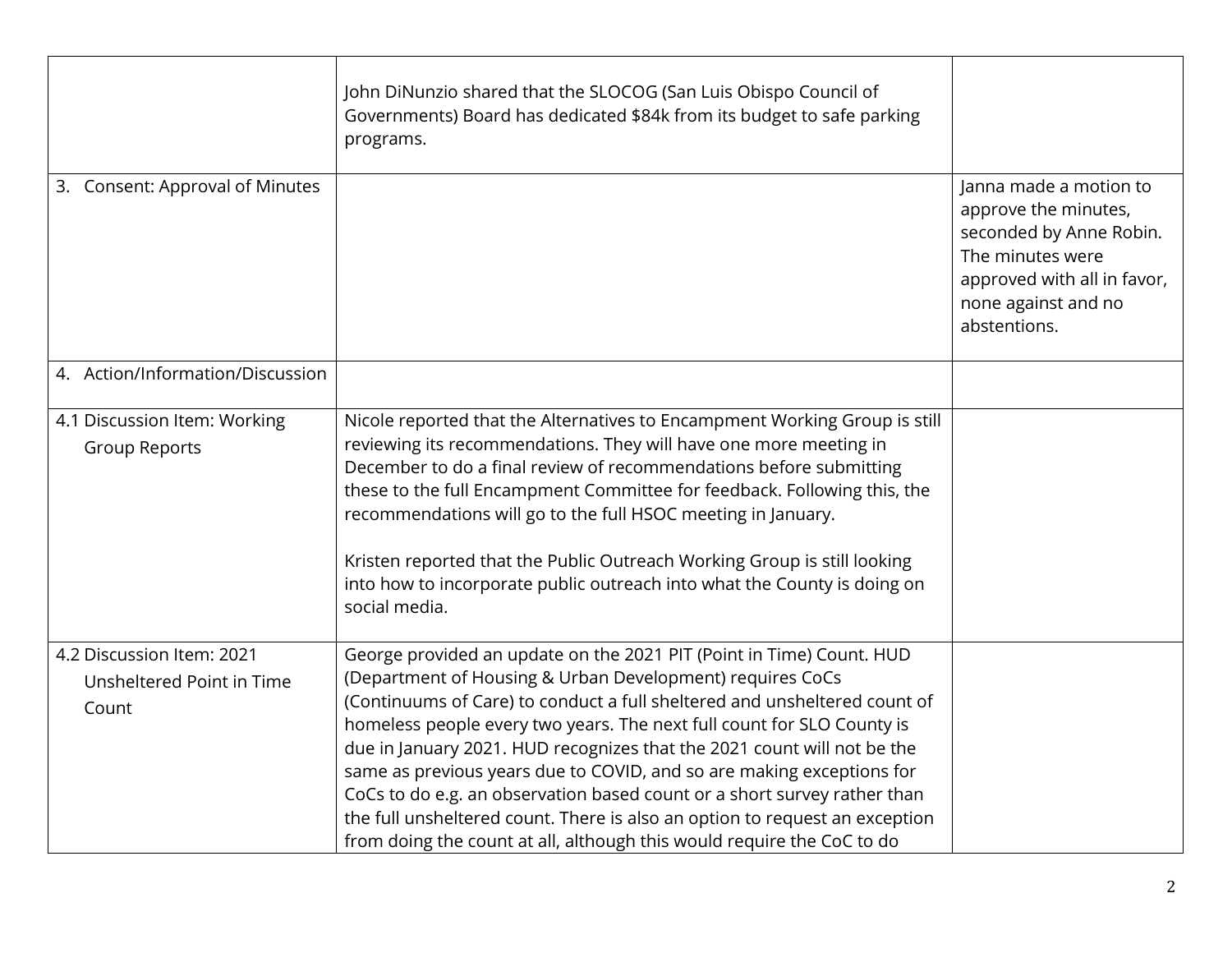|                                                                    | something else to determine what is happening with the homeless<br>population in the county. County staff presented these options to the<br>Finance & Data Committee on November 30. The Committee decided to<br>ask County staff to request an exception for HUD, to not do the<br>unsheltered count at all. (The CoC will still be required to carry out the<br>sheltered count and Housing Inventory Count.) This decision was based on<br>concerns with staff and volunteer safety and capacity.                                                                                                                                                                                                                                                                                                                                                                                                                    |  |
|--------------------------------------------------------------------|-------------------------------------------------------------------------------------------------------------------------------------------------------------------------------------------------------------------------------------------------------------------------------------------------------------------------------------------------------------------------------------------------------------------------------------------------------------------------------------------------------------------------------------------------------------------------------------------------------------------------------------------------------------------------------------------------------------------------------------------------------------------------------------------------------------------------------------------------------------------------------------------------------------------------|--|
|                                                                    | The Committee discussed the benefits and drawbacks of doing and not<br>doing a PIT Count in 2021. One consideration is that no count would result<br>in no data, and this would make it more difficult to build the case for<br>solutions needed in the county. This is important for dispelling common<br>misconceptions about who homeless people are. However, carrying out<br>the count on HUD's timeline would mean it would take place prior to the<br>moratorium eviction being lifted, so this data would not reflect the<br>situation from February onwards. The Committee supported seeking an<br>exception from HUD, and then for the CoC to carry out its own count,<br>without following HUD's regulations, to collect data for use only within the<br>county. It was noted by several members that there will still be difficulties<br>regarding volunteer capacity and safety if this option is pursued. |  |
| 4.3 Discussion Item: Current                                       |                                                                                                                                                                                                                                                                                                                                                                                                                                                                                                                                                                                                                                                                                                                                                                                                                                                                                                                         |  |
| <b>Encampment Issues</b>                                           |                                                                                                                                                                                                                                                                                                                                                                                                                                                                                                                                                                                                                                                                                                                                                                                                                                                                                                                         |  |
| 4.4 Discussion Item: Winter<br>Warming Centers and Safe<br>Parking | Janna reported that 5CHC (5Cities Homeless Coalition) are set to open their<br>warming center at South County regional center. They are changing their<br>criteria to be in sync with CAPSLO's (Community Action Partnership of San<br>Luis Obispo) - either when the temperature drops to 38 degrees or there is<br>a 50% forecast of rain. 5CHC will be providing transportation through the<br>Ride-On service, though only three people can be on the bus at a time due<br>to COVID limitations. The service will pick people up and take them to<br>where they need to go in the morning and evening. The center has a<br>capacity of 15 people, and is split into areas for families, men, and women.<br>The center also provides meals in the evening.                                                                                                                                                           |  |